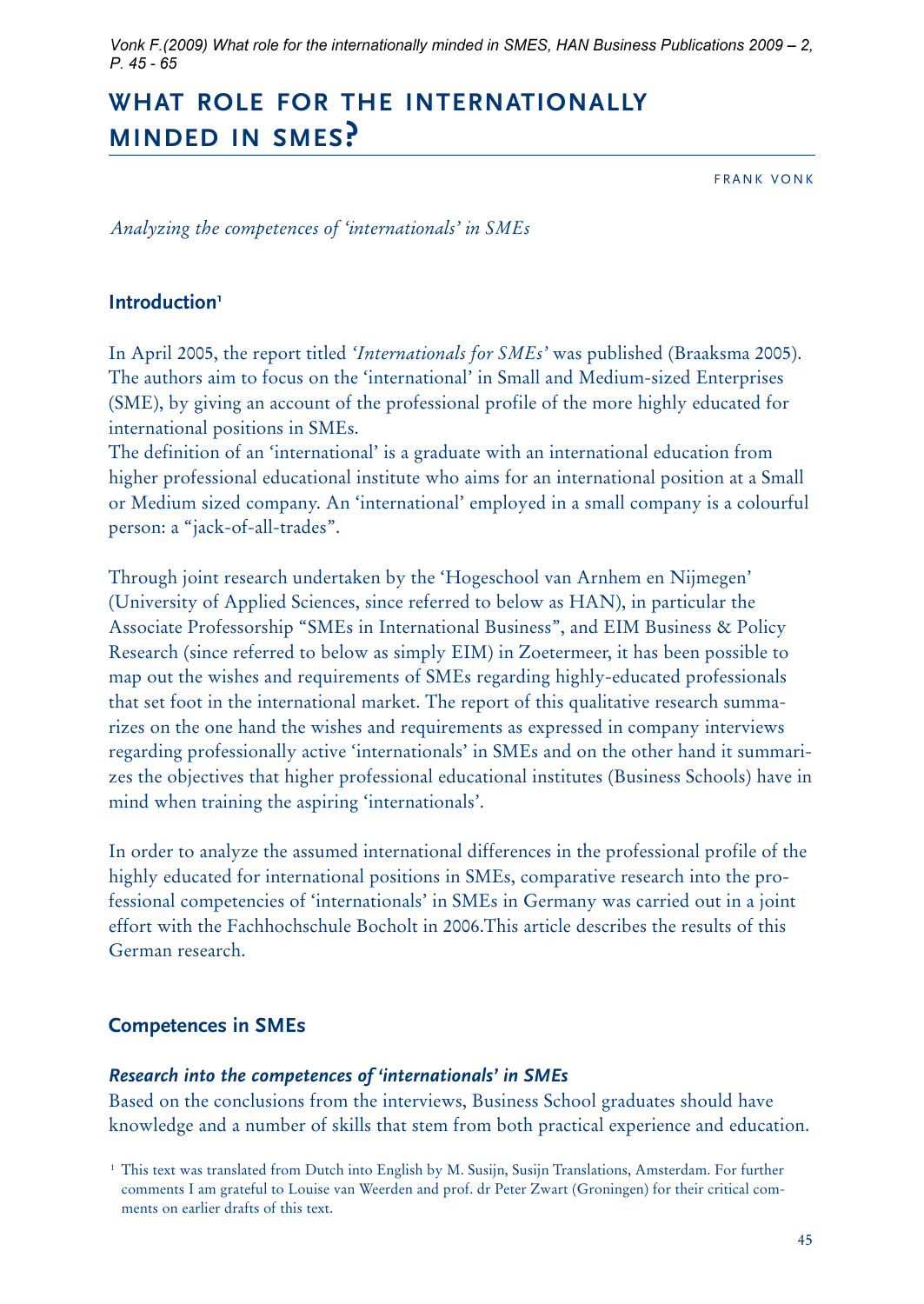This combination of knowledge and skills is related to the international business activities of SMEs and together with a professional attitude they are called competences. All competences are set in contexts or situations that also play a decisive role when determining the suitability of a professional for a particular position Business Schools distinguish three levels of competence:

- 1 What is the student's capacity for studying? In other words, does the student meet the entrance requirements for Business Schools?
- 2 What is the student's capacity to graduate? Is the student capable of carrying out research for the bachelor thesis or final project independently?
- 3 What is the student's capacity to start a job? Can the student immediately start a professional career and what are his chances of being successful?

These three levels of competence are expressed in different types of qualities, with a distinction between generic Business School competences (cf. attachment 2) and professionspecific competences (cf. attachment 3). A student is supposed to be able to adequately assess his effectiveness in specific professional situations and is being taught to reflect upon this during his studies, i.e. to gear his actions to the demands of the professional context. The acquired competences feed his actions (cf. the competence-model in figure 1). The acquisition of competences as well as the competence-specific training is the responsibility of the teaching institute, however, the performance of employees pivots around it as well. Important are a combination of knowledge, skills and professional attitude that are reflected in constructions such as: 'the professional is able to perform …. (task) in …. (this context) and is able to reflect upon the effectiveness of his actions in specific professional contexts'. The figure below provides an example of competences as applied in the 'Hogeschool van Arnhem en Nijmegen'. Professional conduct is facilitated by competences (see the oval below the area) that are more or less consciously applied in professional situations. On top of that, the professional, situation-specific conduct consists of the employee's profession-specific evaluation in terms of, for instance, results achieved. Furthermore, individual self-reflection plays a crucial role in the professional environment. During job-evaluation meetings for instance, or in new circumstances, where the employee is thrown upon his own knowledge, skills and professional attitude.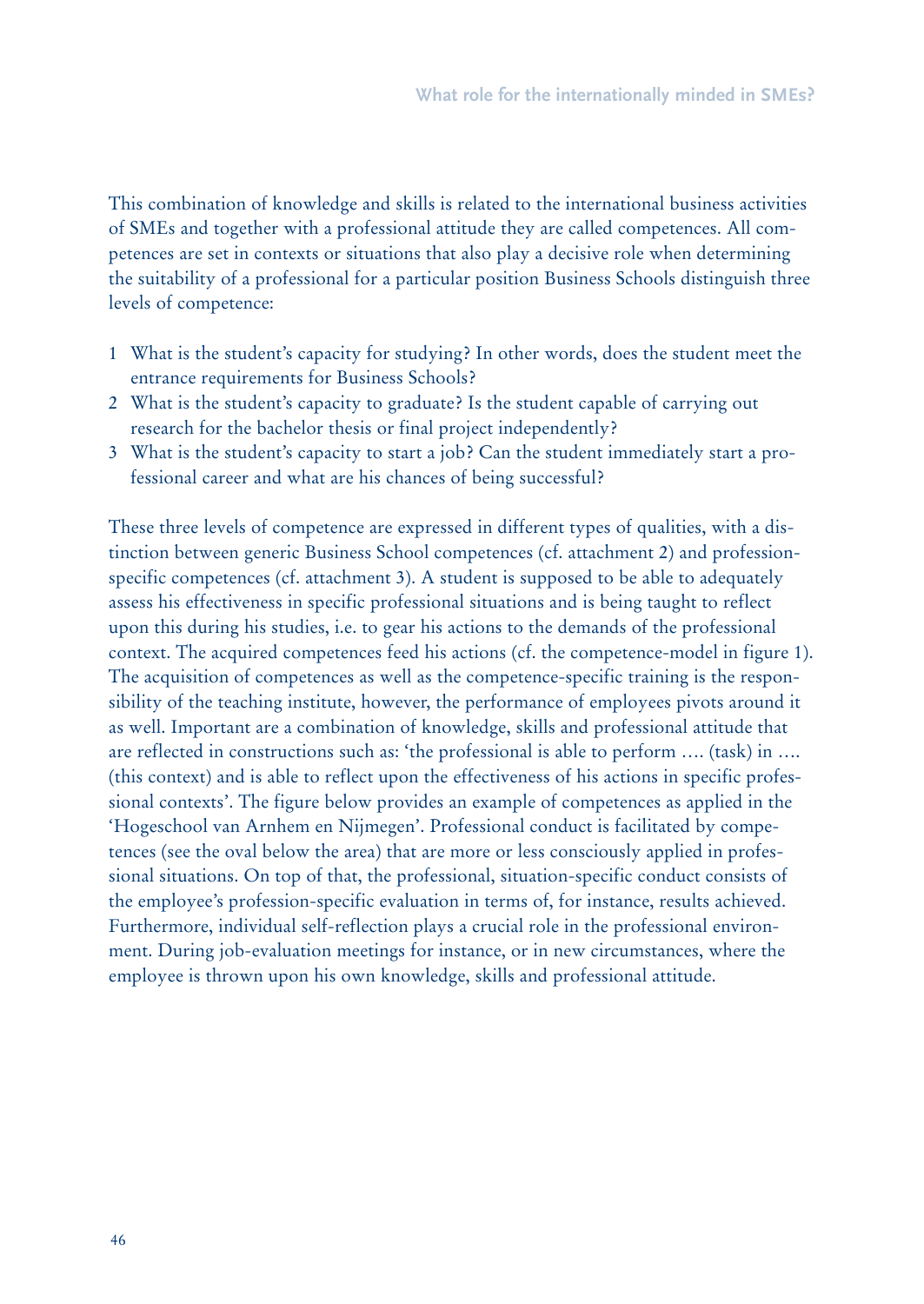

Figure 1 *A Competence-model (source: Final report of the Centre of Expertise for Learning and Training 2004)*

When we submitted our questionnaire to director owners, export-managers and HR-managers of the companies interviewed for their views on this model (cf. attachment 1), we obtained the following feedback: the important aspects of the performance of Business School graduates in international professional environments are the management and acquisition of international relations as well as their negotiating skills. These are skills that are dealt with more or less explicitly during their training at the Business School, but are above all related to the personal qualities of the professionally internationally active graduates. In the day-to-day activities, the interviewees value personal attitude and development more highly. These are not exclusively shaped during their training. Another important aspect that resulted from the interviews is the graduate's context of activities within which the graduate carries out in international business. What does his working day look like? What positions does he have? What determines these positions and what is the desired expected output from a Business School graduate? The interviews focus on actual practice as well as education and its importance to graduates that are professionally active within an international environment. Since many interviewees declare the international's 'personality' as crucial, we find the standard answers: command of languages, understanding of national and company culture, technical or expert knowledge, telephone selling skills, etcetera.

Below, we have a closer look at the discrepancy between what education can offer college 'internationals' and what skills SMEs require from them.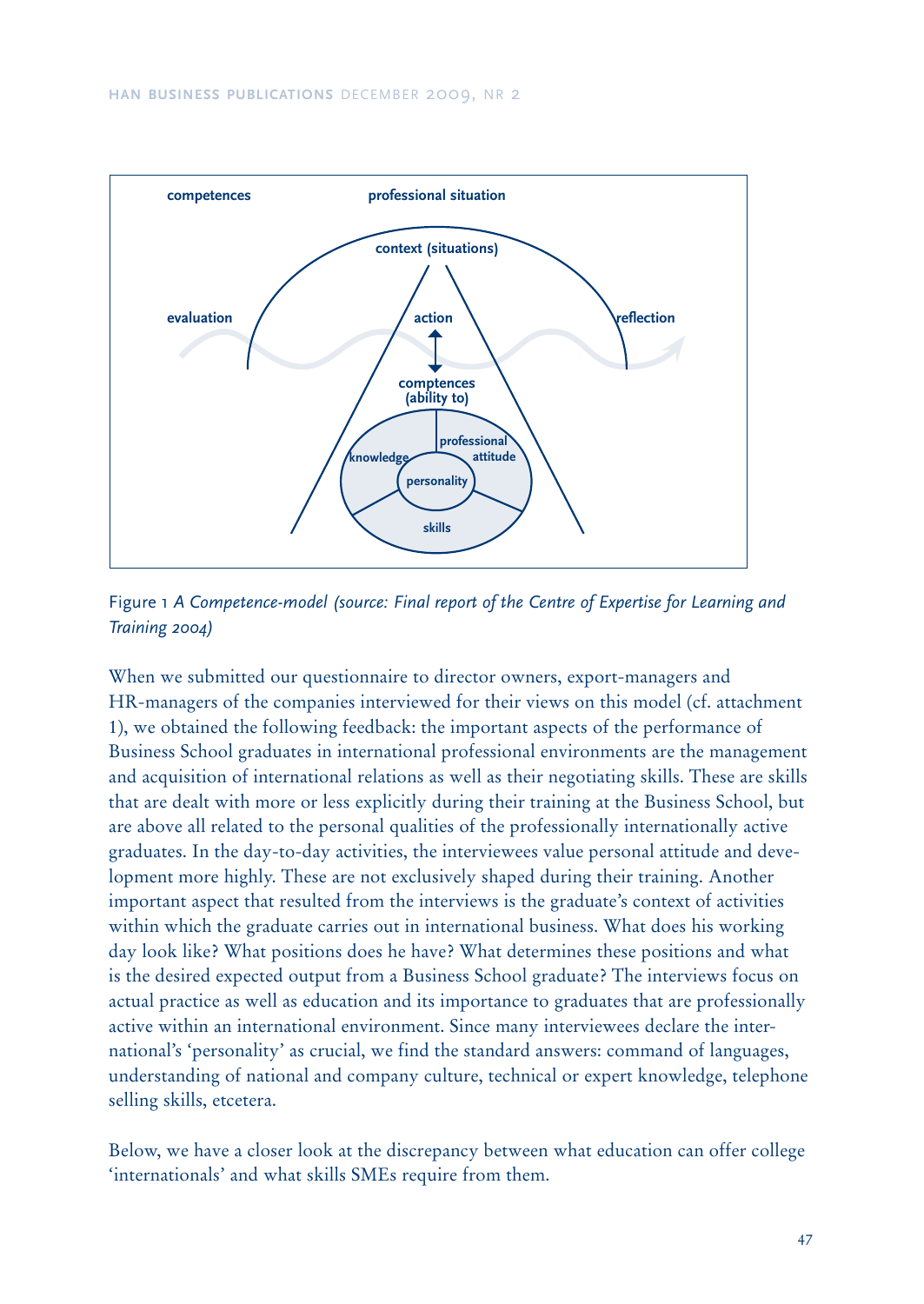#### *The Research*

From September to December 2004, the professorship "SMEs in International Business" in cooperation with the EIM, carried out qualitative research with 47 SMEs in various lines of business. By means of a questionnaire (cf. attachment 1), the interviewees plotted the day-to-day activities of an 'international'. The interviewees consisted of director owners, export-managers and HR-managers. The interviews are set up around knowledge, skills and personal qualities or characteristics that the 'international' should possess to successfully perform according to the interviewees. On the one hand 'expected' knowledge, skills and personal qualities were considered and, on the other hand, the role that vocational educational institutions could or should play in the acquisition of those qualities.

The starting point of the research was 'internationalisation' in the widest sense of the word. The importance that the interviewees attached to internationalisation varied from import and export to strategic alliances with foreign partners, outsourcing and jointventures.

#### *Selection of trades*

The table below shows an overview of the participating branches as well as the number of interviews conducted:

|                          | #  |
|--------------------------|----|
| High-tech industry       | ٩  |
| Traditional industry     | 10 |
| ICT                      | ٩  |
| Wholesale trade          | 8  |
| <b>Business Services</b> | g  |

Table 1 *Number of interviews per trade (source: Braaksma 2005:22)*

The above lines of business were selected based on the size of their international trade (10% exports or more). In technology, ICT, industry, business services and trade, there are business relations worldwide, from Germany and Belgium to China, the USA and Scandinavia (Braaksma 2005).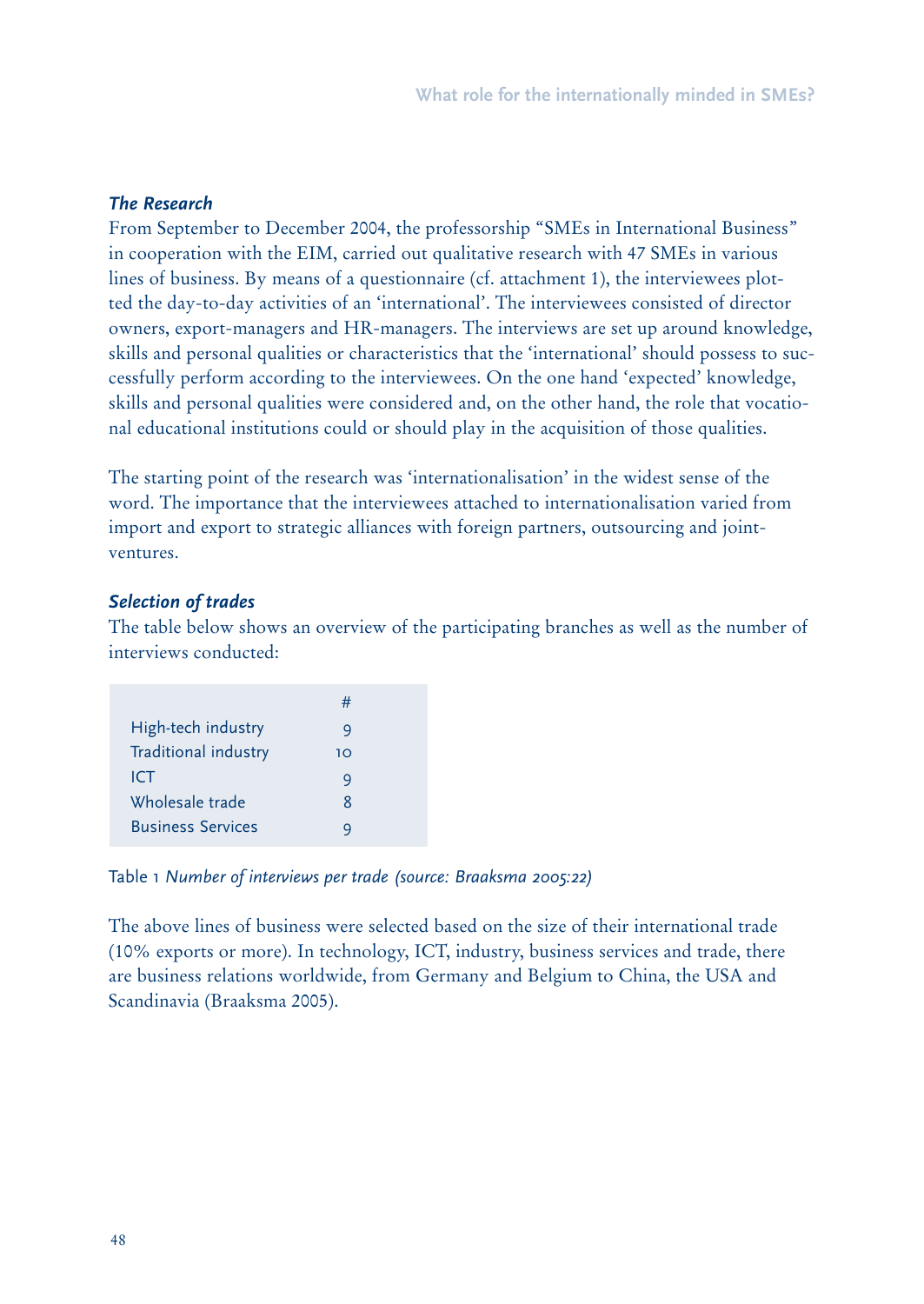## *Which competences does the 'international' need to have?*

When asked about the required knowledge, skills and personal qualities, the interviewees list the following (elements of) competences:

# *Knowledge*

- 1 *understanding of culture*
	- a make contact, inspire confidence, relations;
	- b elementary do's and don'ts in the (in)formal associations with relations;
	- c habits and customs of a country;
	- d good manners;
	- e general education.
- 2 *command of languages* (German, English, French, Spanish and in some cases a Slavic language, e.g. Russian).
- 3 *technical or expert knowledge*
	- a ranging from technical know-how to selling techniques;
	- b knowledge of commercial techniques as well as product knowledge.

## *Skills*

- 4 *commercial skills*
	- a landing orders from abroad;
	- b commercial work experience.
- 5 *practical experience*
	- a knowledge of product-market combinations and commercial experience;
	- b work placement and/or other practical training (short term yield; school learning was generally viewed as limited and volatile).

## *Personality/attitude*

- 6 *personal qualities*
	- a analytical powers;
	- b sales talent;
	- c potential, mentality and attitude.

## (Braaksma 2005: 25ff.)

According to the interviewees the future candidate for an international position would need to possess the above quality traits. It proves that skills and personality in particular are considered key to successful performance within a company that operates at an international level. Knowledge and skills are mainly left in the hands of the educational institute. It is assumed that students will have ample opportunity and time to acquire the knowledge and skills during work placements or external projects for and assigned by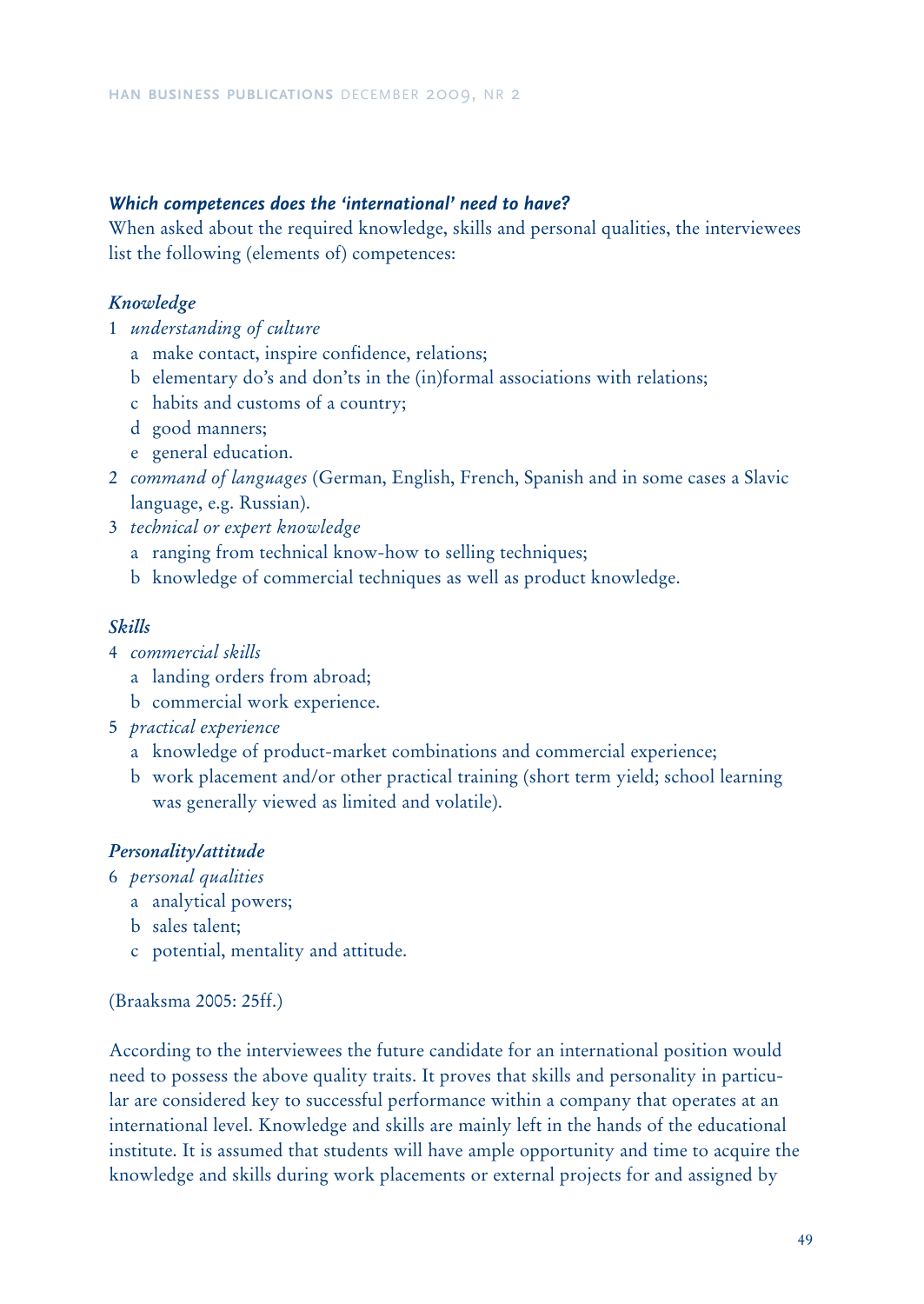companies. As far as personal attitude is concerned, students are challenged to a lesser degree. Not many students aspire to a work placement or study abroad for instance, while many institutes provide countless opportunities to do so (e.g. through agreements with associate institutes abroad). The question arises as to whether schools and institutes educating these 'internationals' should not make these international experience a compulsory part of their curriculum.

#### *Skills in Business schools*

Part of the research questionnaire put to the companies mentioned before concerned a list of skills that form a standard part of the curriculum of internationally oriented training institutes. This list consisted of the following skills:

- 1 execute country analyses and market research;
- 2 draw up marketing plans;
- 3 draw up export plans;
- 4 evaluate a company's foreign policy;
- 5 perform research into customer satisfaction and company image;
- 6 management and acquisition of international relations;
- 7 negotiate with parties abroad on behalf of the company;
- 8 perform SWOT-analyses of the company and suggest adjustment of foreign activities if necessary;
- 9 determine whether the internal organization is in line with foreign activities and suggest adjustments if necessary. (cf. attachment 1)

Assuming that professional tasks such as 'draw up an export plan', 'perform research', 'perform SWOT-analyses', etc. are linked to profession-specific competences offered by the educational institute in conjunction with the related field of interest, most professional products<sup>2</sup> that the 'international' yields during his studies contain several of the skills in the list. However, many of the competences to be acquired are often expressed in measurable professional products, i.e. based on knowledge and skills. We observe that of the nine skills taught in international commercial trainings that were put to them, (cf. attachment 1, question 17), the companies interviewed consider the operational tasks to be the most important, i.e.:

- 1 customer relationship management;
- 2 acquisition;

<sup>2</sup> The 'professional product' is the end result of professional tasks performed. Several professional tasks can result in one professional product and one professional task can result in several professional products. Both, professional task and product, are determined by several training-specific and generic competences for Higher Professional Education, as well as by nationally set competences for bachelor courses in the 'commerce' domain. Attachments 2 and 3 show the generic competences for Higher Professional Education and the bachelor competences for the commerce domain respectively.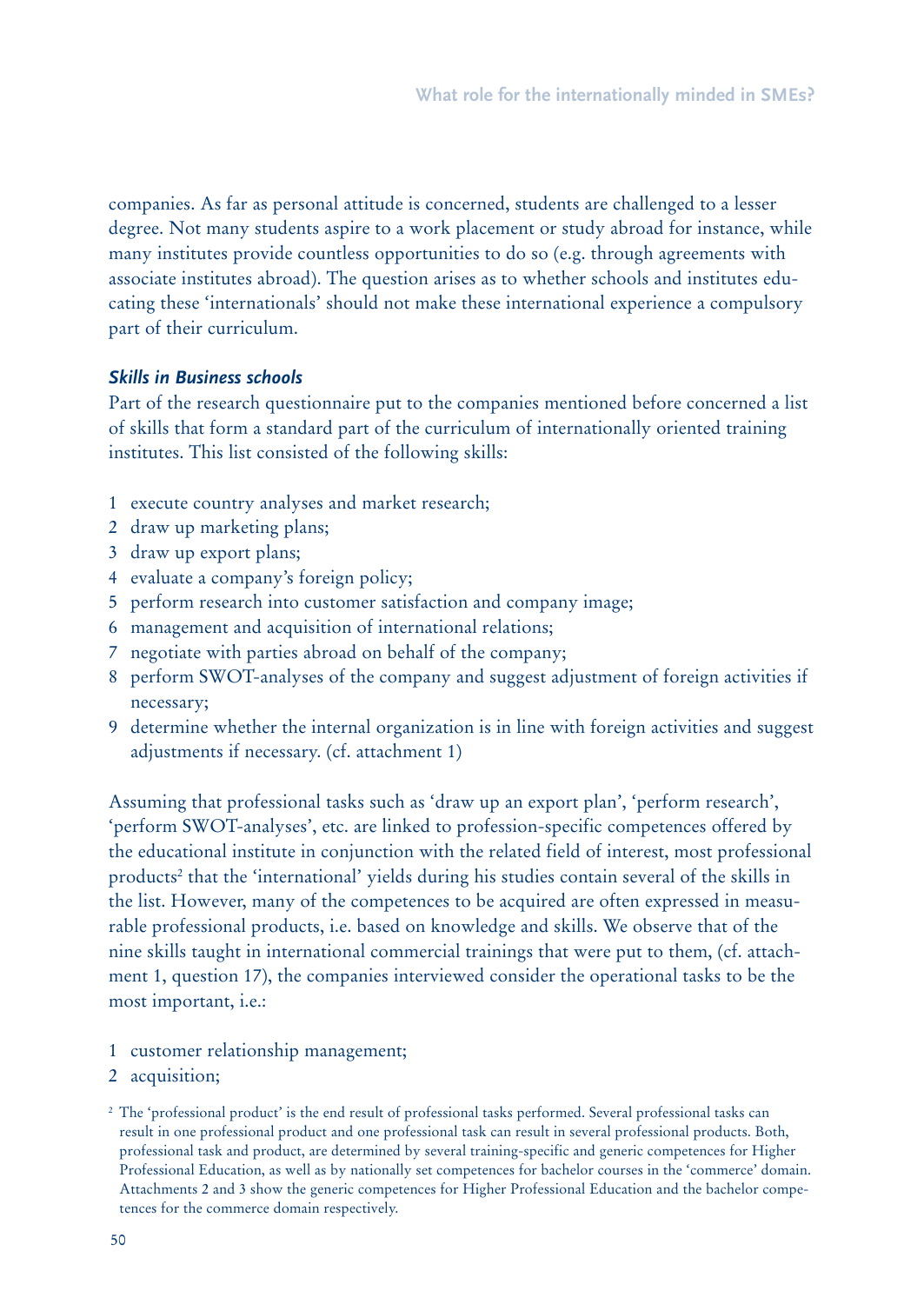- 3 negotiations;
- 4 suggest adjustments.

The companies interviewed deemed as less important *management tasks* such as 'evaluate foreign policy', and 'determine whether the internal organization is in line with the foreign activities and suggest possible adjustments if necessary'. It is remarkable that marketing- and export-plans and customer satisfaction research are not seen to be as important. One would expect these international commercial activities to be valued more highly. Country analyses and market research, both of major importance during the international commercial studies, are similarly not valued as highly by Business Schools as had generally been assumed (cf. image on page XX; source: Braaksma 2005: 23). Entrepreneurs set more store by a graduates' personal qualities. Further research into these personal qualities would be of interest in a new research study.

The above information was distilled from the question what the activities of internationally active employees within SMEs consist of: what are their tasks and what do international their contacts entail in practice? The emphasis is on communicative skills and personal qualities that underlie the intercultural setting of international business (cf. attachment 1, question 11).

Based on the above, we can infer that the entrepreneurs interviewed deem the desired communicative skills<sup>3</sup> and personal qualities<sup>4</sup> (competences) more important than the ability to carry out research and to draw up marketing or export plans, while these are the specific knowledge aspects that are well-prepared in Business Schools' curricula and teaching plans. The practical skills and personal qualities listed under points 5 and 6 respectively on page XX, form the basis for successful execution of international tasks by those who are more highly educated that work within SMEs.<sup>5</sup>

- <sup>3</sup> Communicative skills include mainly the ability to: listen (including understanding the language of the customer that is being negotiated with), network, interpret a customers' wishes as well as pick up signals and translate those to the organisation at home. In other words: what can we do for our customer and what are the experiences with inter-personal and intercultural relations as well as foreign negotiation styles. The question is to what extent international training programmes within Dutch Higher Professional Education Institutes can shape these contacts and negotiation habits in a lifelike manner. Do courses on intercultural communication or intercultural management suffice? What would provide added value compared to current courses in intercultural management? Focusing on our own culture and cultural habits as well as considering the importance of an understanding of and ability to use different ways of communication fit in this scope too.
- <sup>4</sup> Apart from the required communication skills, personal qualities consist of aspects of attitudes, i.e. the ability to deal with differences in work ethic and social skills and to be open to and appreciative of other cultures, have a curiosity for other cultures, the ability to apply knowledge and insights in other cultures. The Higher Professional Education Institutes hardly touch upon these qualities. Even though students are evaluated on their commitment, teamwork etc., these skills are difficult to train in practice and highly personal.
- <sup>5</sup> The underlying research is a qualitative one. We can filter out some differences between trades based on a comparison (Cf. further on in this analysis), however, the basic idea of the results remains unchanged: practical experience and personal qualities.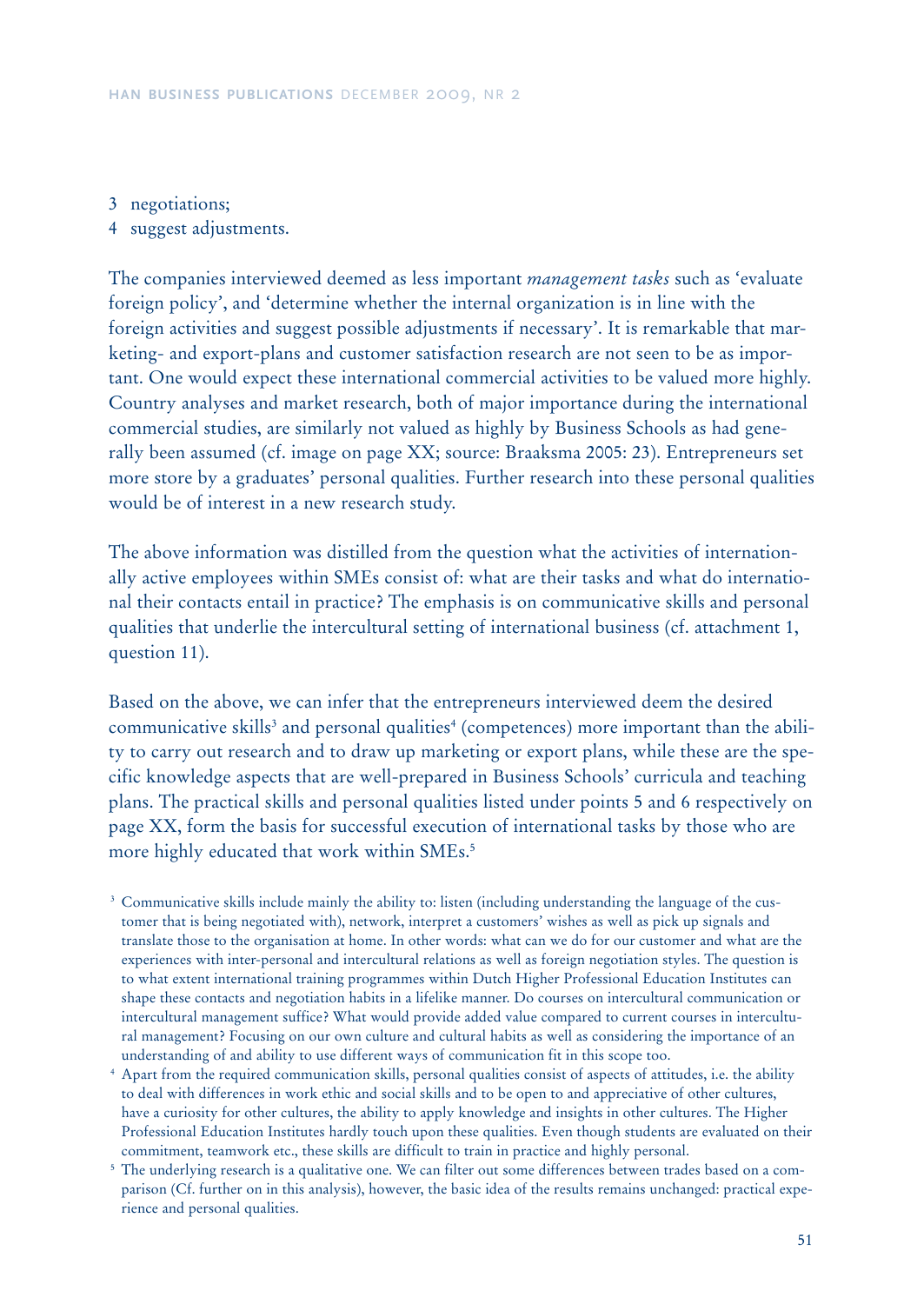The Business School student has clocked up a considerable amount of 'flying hours' in practice during his studies. Work placements and graduation assignments are currently the most important practical components. Furthermore, there are a number of major projects that include practical elements: acquisition, small-scale research, etc., even though these are usually executed on home turf. A large number of the companies interviewed indicate that they would not mind seeing an increase in the number of those projects, while emphasising the importance of making and maintaining international contacts as well as networking. The internationally trained graduate will have to gain practical experience outside the institute's curriculum.

Such practical experience could be obtained by working for internationally active companies in The Netherlands, be it under clear conditions as to the nature and scope of the work placement. The interviewees are of the opinion that work placements cannot consist solely of research and that the student should get some responsibilities regarding contacts and agreements with customers abroad. To that end, the associated professorship "SMEs in International Business" has now set up the HAN-export office, where students can gain actual practical international experience under the guidance of experienced export managers.

#### *Professional skills and competence development*

How do Business schools, in practice, ensure that the curriculum meets the standards that students are required to meet by SMEs in order to be able to work for them effectively, in an international context?

We already indicated above that there is a discrepancy between skills and knowledge on the one hand, and personal qualities, attitudes and the views of SMEs regarding the ideal training for 'internationals' on the other. It is important to determine how to prepare the future 'international' candidate during his training for the activities specific to his professional context. We use Braaksma's tables (2005: 23ff) as a starting point. A concise version, with aggregate or overall scores of all skills is shown in the following graph: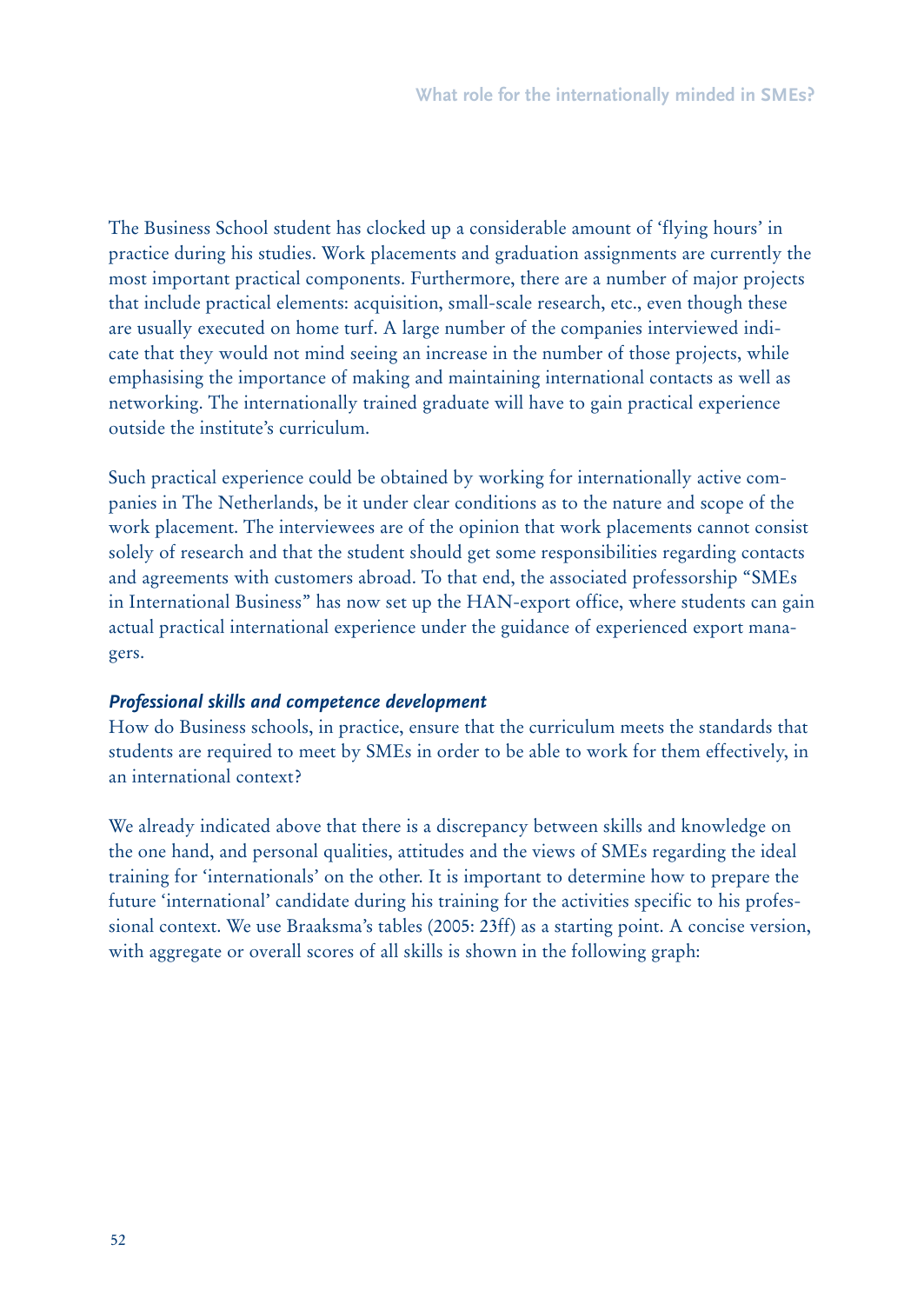

Figure 2 *Skills by importance according to SMEs (all trades)*  (Braaksma 2005: 23)

The graph shows that relationship management and acquisition are considered as the most important skills. In terms of professional tasks<sup>6</sup>, these skills can more specifically be described as:

- management of relationships;
- acquisition of, or canvassing for new customers and orders (acquisition);
- negotiations with customers (buyers), interested parties at various levels (also based on product knowledge), management and employees, etc.;
- suggesting adjustments (and eventually their implementation).

By implementing the above tasks in the courses (Braaksma 2005: 28 et seq), they become an integral part of the program and specific professional products can help contribute to enabling students to perform these tasks in an increasingly professional manner. Within the framework of demand-driven education, this approach is shaped more clearly during the final study phase. This results in a teaching environment that is increasingly challenging teaching environment, applying the various professional products. In the fourth year's course a feasible assignment must have been written and tested against reality. The quality of the end product, i.e. the thesis, plays an important, if not decisive, role.

<sup>6</sup> The term 'professional task' is nowadays used in the demand-driven HBO-curriculum to denominate the specific tasks that a students needs to acquire during the course of his studies in order to eventually become competent enough to start. In this approach, the profession or the professional context, and no longer the material offered, are leading. The latter does not get meaning until applied in the said professional context.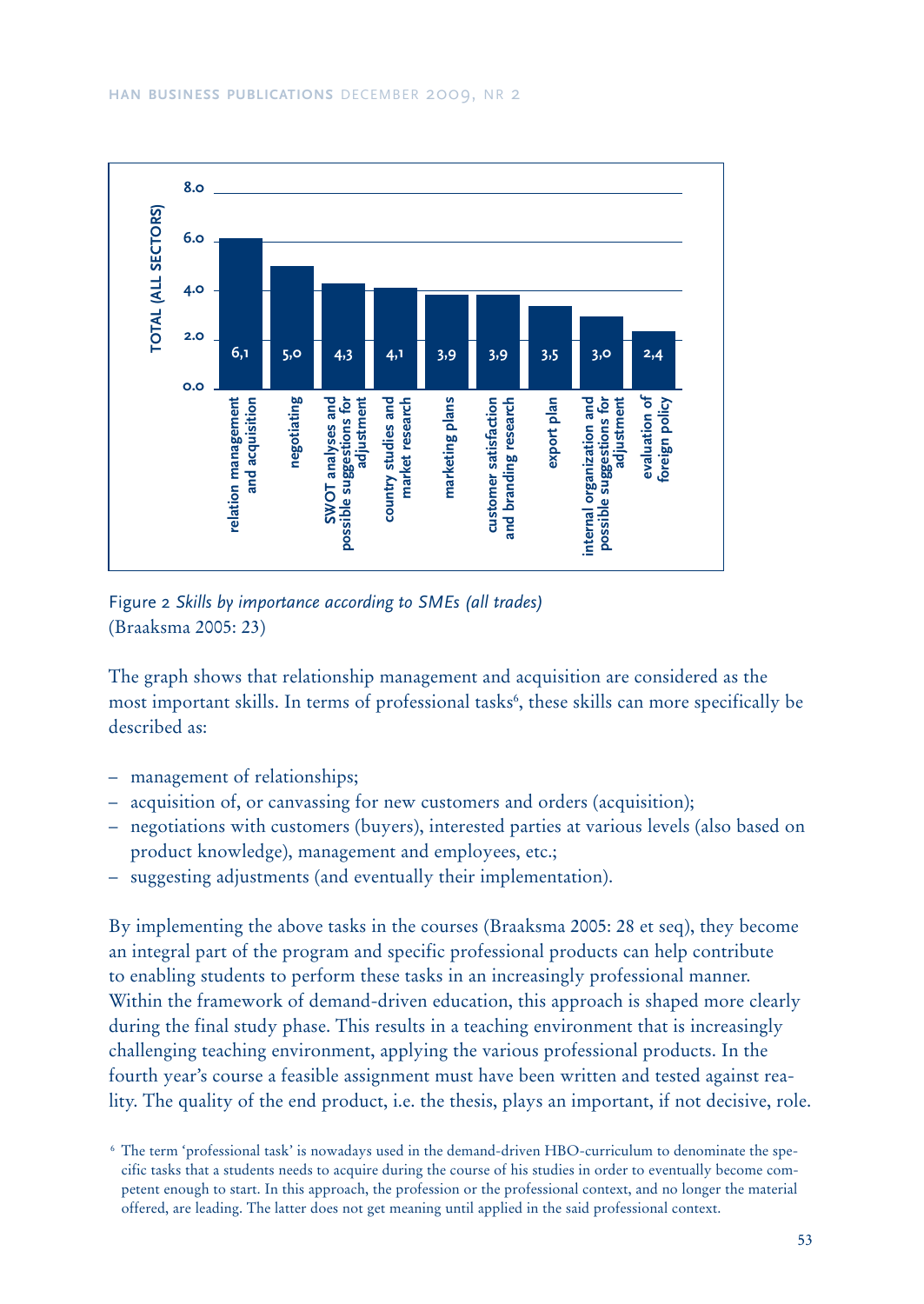The interviewees assume an 'average' college graduate, i.e. a graduate with a bachelor degree in engineering, economy or some such, who is applying for a position at this level. We are not considering intermediate graduates, nor employees who gained work experience elsewhere. Similarly, we are not differentiating between 'good', 'average' and 'bad' college graduates: does the graduate who during his studies, work placements or thesis has shown excellence have an advantage over the average graduate? Further new research into the quality of the graduates would be of interest.

The aforementioned skills and professional attitude must certainly be included in the development of powerful educational environments where the focus is on the student's own responsibilities. Reported shortcomings are:

- inadequate *self-organizing ability*;
- inadequate *multi-tasking ability* (as opposed to university-trained employees).

These two aspects also determine during his studies whether a student eventually will have the capacity to study and graduate (the first two levels in the current higher professional education system), as well as the ability to start working in a specific international professional environment. At the highest level of the bachelor course it would make sense to question what competences (skills and attitudes) a ready-to-start 'international' should have, i.e. which yardstick to use. The input from professionals, among others represented by various professional advisory committees is of the utmost importance.

It is obvious that there are differences between the skills in the participating selection of trades. In general we can state however, that the development of personal skills needs to receive higher priority within the curricula to be developed.

# **Competence tables**

Based on research (Braaksma 2005) and the skills and traits mentioned, we can draw up several tables<sup>7</sup> below, in which specifically knowledge, skills and attitude have been entered as elements mentioned by the interviewed companies. We have included a competence-table as well as a table specifically stating all personal qualities deemed crucial by the companies interviewed for the successful performance of an 'international'.

With these tables, we would like to show the elements of skills, attitude and knowledge that are relevant to the international professional. A larger-scale research would possibly render more information, although we doubt whether the conclusions would differ dra-

<sup>7</sup> These tables are based on Braaksma (2005), chapters 4 and 5 (p 19-39).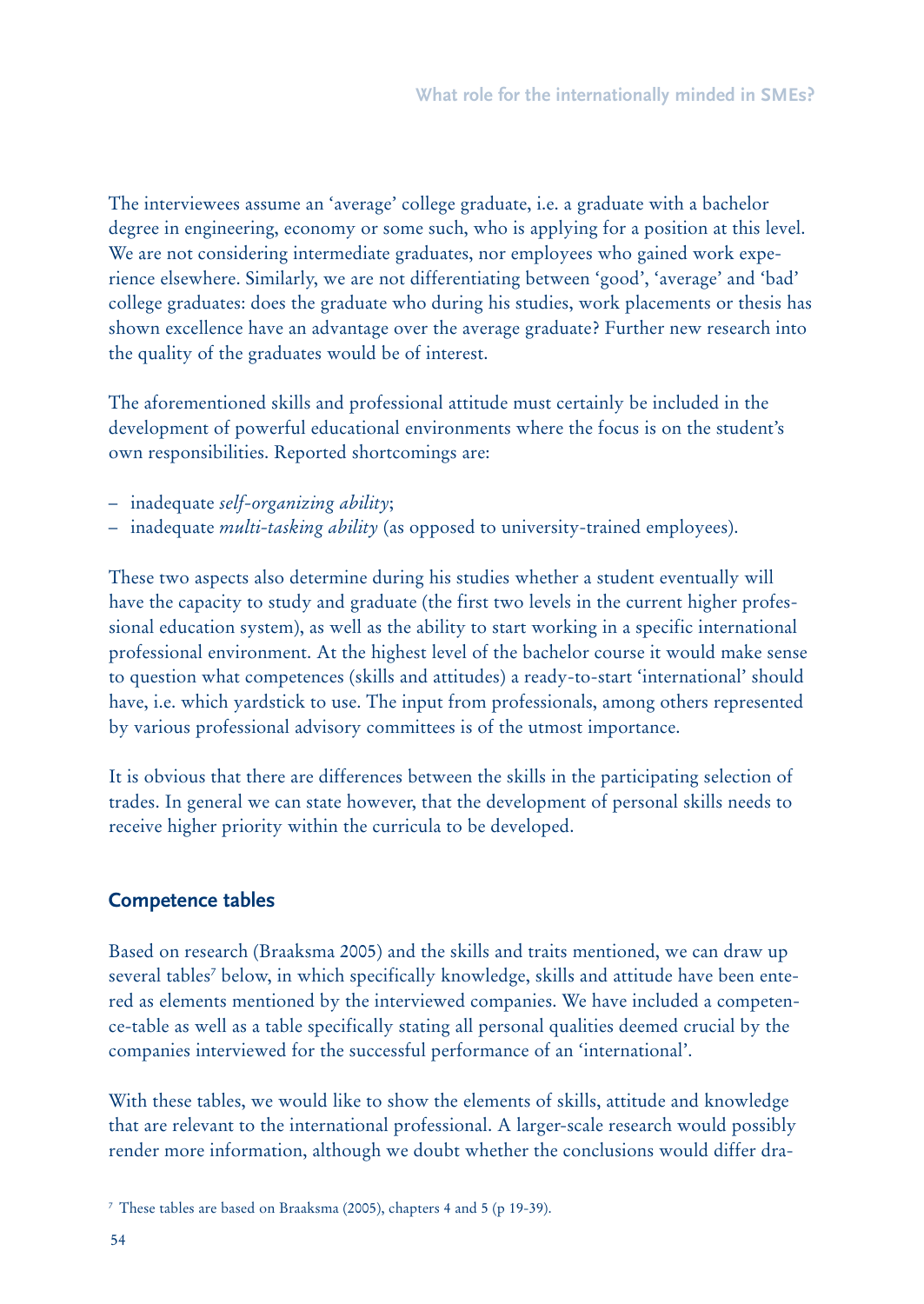matically. Prevailing research into the performance of Business School graduates in international jobs shows similar results (Boorsma et al. 2004, Vermeulen et al. 2005).

We use the following coding to distinguish different characteristics of the performance of the internationally operating professional in international business. This coding symbolizes in general the 'international' in SMEs, a colourful and skilled person, a "jack-of-alltrades", with sufficient knowledge, skills, inter- or cross-cultural experience:

| Competence (knowledge, skills and professional attitude)          |
|-------------------------------------------------------------------|
| Knowledge of international business                               |
| <b>Skills</b>                                                     |
| Professional attitude and personal skills (qualifications)        |
| Inter- or cross cultural thinking and acting (cultural awareness) |
| Having experience in export (export activities)                   |
|                                                                   |

First of all, we will use two tables to show the competences that SME entrepreneurs deem necessary for international trade as well as the contributions from educational institutes towards the training of 'internationals':

| Necessary competences according to companies<br>interviewed                                                                                                                                                            | The task at hand for education: according to compa-<br>nies interviewed the competence-driven training of<br>'internationals'                                            |
|------------------------------------------------------------------------------------------------------------------------------------------------------------------------------------------------------------------------|--------------------------------------------------------------------------------------------------------------------------------------------------------------------------|
| (K) Product knowledge: export management and<br>activities, expert knowledge                                                                                                                                           | (K) Product knowledge: international developments,<br>cost-benefit analyses, market research                                                                             |
| (I) Cultural knowledge and skills: knowledge of the<br>country including from a macro-economic perspec-<br>tive. Furthermore, knowledge of the EU and its laws<br>and rules, ability to deal with cultural differences | (I) Cultural knowledge and skills: know the customs<br>of a particular country habits and their role in inter-<br>national trade                                         |
| (K) Quality care: knowledge of the quality of interna-<br>tional trade processes and the ability to safe-guard<br>these qualities                                                                                      | (K) Quality control: models and schools of thought<br>on quality management                                                                                              |
| (S) Communication skills: presentation and writing<br>skills                                                                                                                                                           | (A) Customer-orientation: respond to customers'<br>wishes                                                                                                                |
| (A) Innovative and creative thinking: ability to think<br>out-of-the-box, outside existing frameworks, ability to<br>participate in international meetings and to respond<br>appropriately                             | (A) Act innovatively and creatively: ability to put alter-<br>native procedures in an international context, ability<br>to avoid inflexibility of thought and in actions |
|                                                                                                                                                                                                                        | (S) Data collection and analysis, model-thinking and<br>the ability to recognize specific problems that need<br>creative solutions                                       |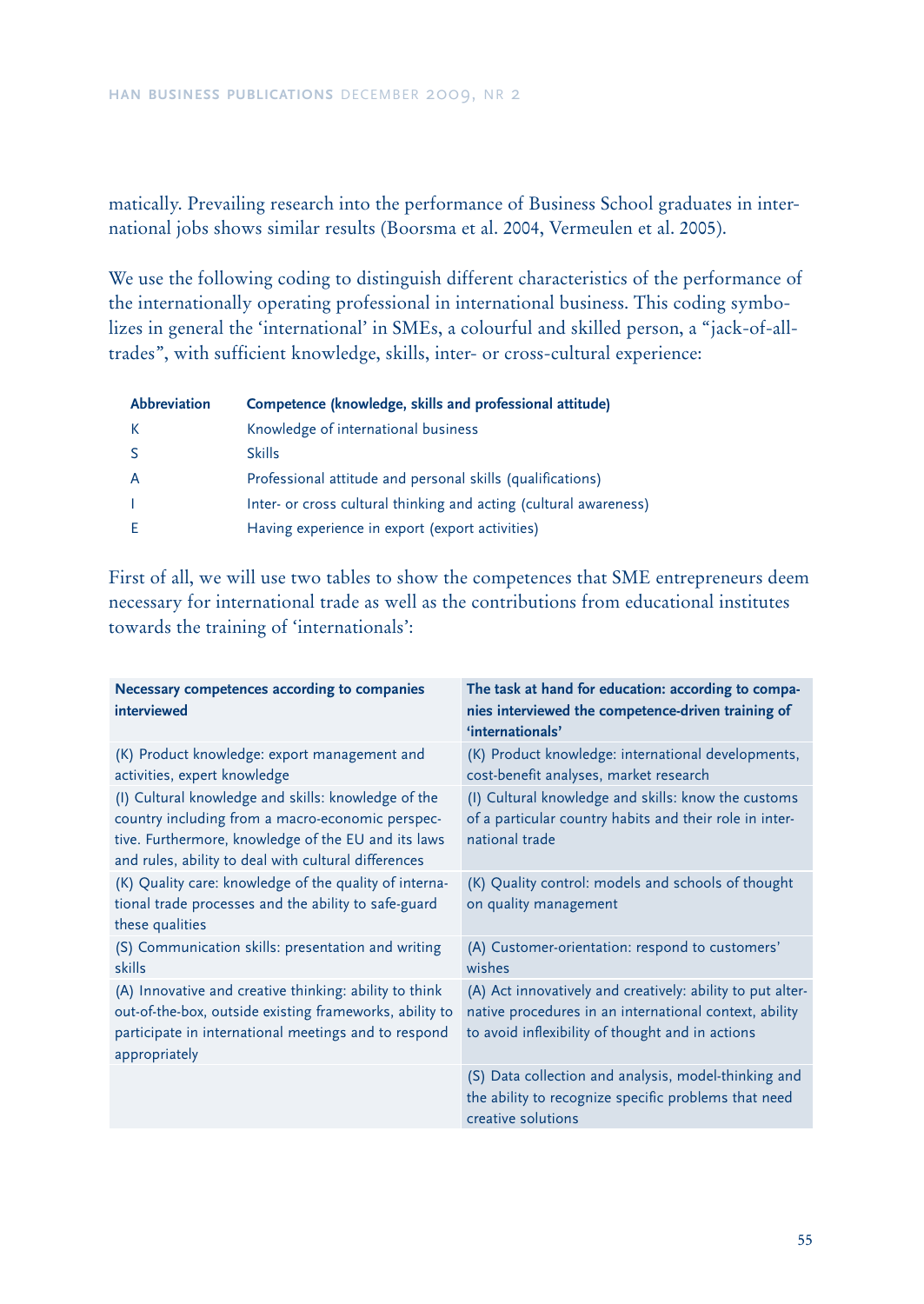| (A) Flexibility: ability to let go of the rigid way of thin-<br>king in The Netherlands (as opposed to our convic-<br>tion that we are flexible) | (A) Flexibility (ability to use different modes of con-<br>duct as well as to interpret multilaterally)                                      |
|--------------------------------------------------------------------------------------------------------------------------------------------------|----------------------------------------------------------------------------------------------------------------------------------------------|
| (K/S) Command of languages                                                                                                                       | (K/S) Command of languages and cultural know-<br>ledge: English and a second foreign language<br>(German, French, Spanish, Italian, Russian) |
| (S) Consultative skills (at different levels)                                                                                                    | (S) Consultative skills (generic)                                                                                                            |
| (E) Ability to adapt to foreign export activities                                                                                                | (E) Ability to adapt to foreign export activities (res-<br>pond to current processes)                                                        |

Table 2 *Competences of starting "internationals" in SMEs: an overview*

In actual fact, both columns in table 2 mention competences that generally belong to the curricula of Business Schools and that can be found in the competence lists of the respective commercial trainings (cf. attachment 3 for the competences in the bachelor domain 'commerce'). The question that we consequently need to ask ourselves however, is whether these competence are being taught sufficiently well (at the desired level) and in the right manner. Are they geared towards the specific professional profiles? This is especially important where the companies interviewed indicate that initially it is not the knowledge and skills, but rather attitudes that are crucial (cf. table 3; cf. "Van scholen hoor je soms wekenlang niets" (2006)8 ). It is remarkable that generally speaking, SME entrepreneurs are very satisfied with the quality of work placements and bachelor theses. The question remains: how justified is their satisfaction?9 Does this have to do with the 'average' level of tasks to be carried out or are there other reasons to be considered, such as the personal qualities of the trainee that match those desired by the companies interviewed? This could lead to the question whether there is still any specific added value to the institutions. Further research into the matter is necessary in the future.

When we consider the list of specific attitudes that have been mentioned by the interviewees, it is striking that the entrepreneurs seem to think that they learn this from interaction with their classmates rather than through formal course work (cf. question 9 in attachment 1). The answers to question 13 of the questionnaire (cf. attachment 1) regarding the specific skills the institutions should teach showed that Business School graduates rarely contained any of the personality traits listed (randomly) on the next page:

<sup>&</sup>lt;sup>8</sup> Title translates as: "Sometimes weeks go by without a sign of life from the institutes"

<sup>9</sup> This is at odds with the conclusion by Vermeulen et al (2005: 9), which states that "in respect of higher education in the Netherlands the axiom applies that signs of education, shown through command of languages, time spent studying, time spent on extra-curricular activities, work experience abroad and training have no influence on a particular graduate's job opportunities".

In our case, the interviewees' reactions show a different picture regarding at least a number of the above-mentioned elements.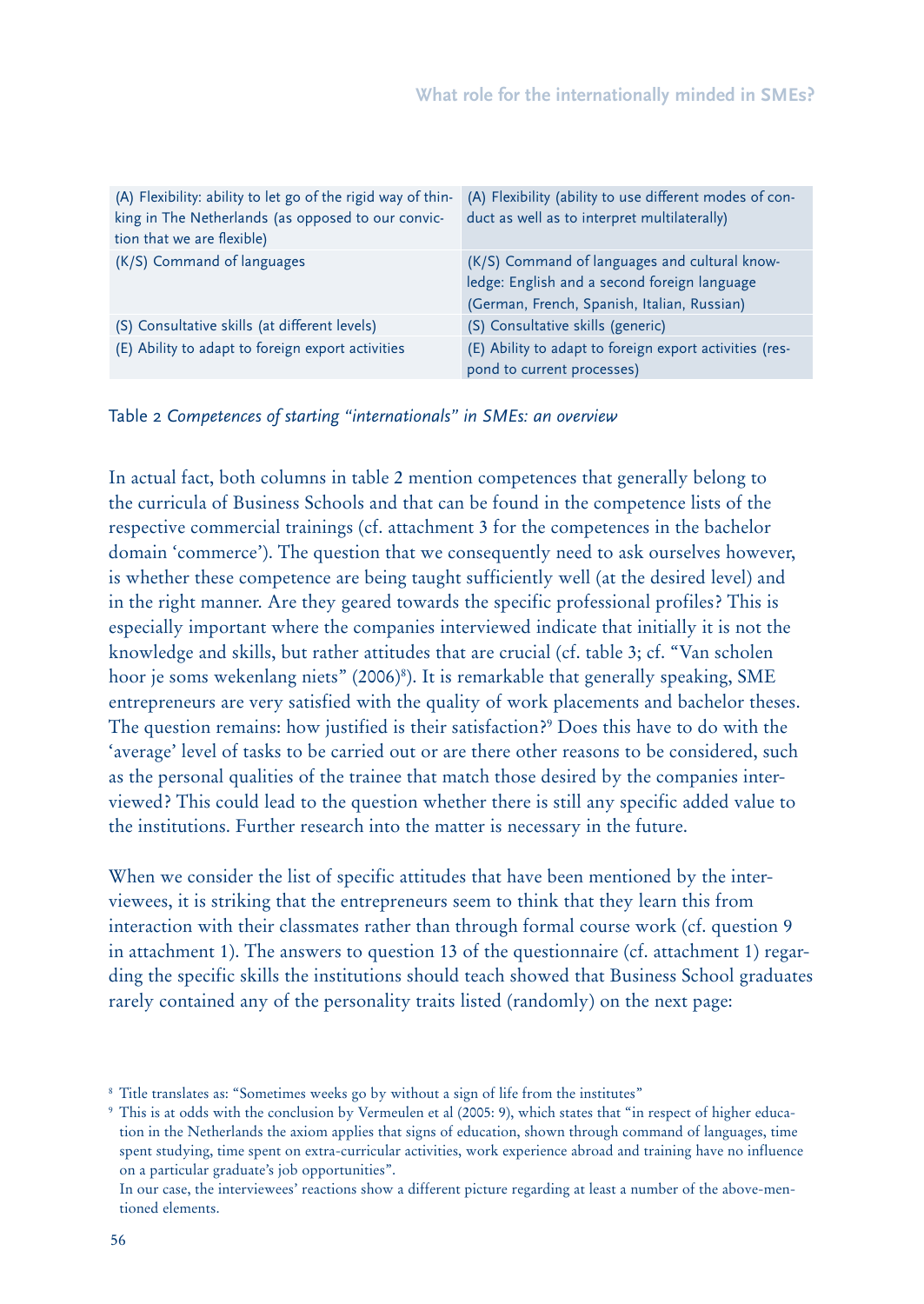#### **Personality traits assumed present by the entrepreneur**

- 1 Good business sense
- 2 Sensitive to atmosphere
- 3 Ability to work independently
- 4 Ability to work in a team (both nationally an internationally)
- 5 Potential to be the king pin of the company
- 6 Entrepreneurship<sup>10</sup>
- 7 Be a personality and have personality
- 8 Have integrity and a sense of responsibility
- 9 Have the guts to take decisions
- 10 Be a problem-solver
- 11 Show motivation and ambition
- 12 Be flexible
- 13 Not have a 9-5 mentality
- 14 Be immune to stress
- 15 Have a helicopter view
- 16 Be presentable

#### Table 3*: Personality traits that 'internationals' should possess according to the interviewees*

The above are all personality characteristics that students gain from previous experiences such as experiences at home and at sports clubs or other social clubs, upbringing or predisposition. Our question is therefore whether these skills are being assumed as sufficiently present, or whether they need to be incorporated into the curriculum of internationally oriented study programmes. Consequently, the question arises as to whether evaluation or testing of these skills at the end of modules such as international entrepreneurship, training personal effectiveness, the work placement or a bachelor thesis is advisable or even required – what exactly is tested?

#### *Professional field and education*

An important conclusion from the research is that a large number of entrepreneurs interviewed assumes that the more highly educated have such essential personal qualities at their disposal when they graduate successfully. There is not a lot training institutes can do about that.

<sup>10</sup> Regarding 'entrepreneurship' PiMedia offers some interesting points of departure to divide the competence 'entrepreneurship' into: entrepreneurship, market- and customer-orientation and networking (2002: 44-57). Every subdivision distinguishes 'attitude examples', 'particulars', 'START questions', 'coaching activities' (inform, assist, defer) and is rounded off with 'DIY-tips for the employee' as well as a description of the 'fit' and 'non-fit' with the personality. For entrepreneurship a fit would be: "is inquisitive and recoils easily", and a nonfit would be: "is reticent about the unknown and sometimes recoils". (PiMedia 2002: 47). By defining entrepreneurial competences in this manner, a fair professional profile, in which personality traits play an important role, emerges. To our opinion, it provides HBOs with the means to evaluate students as to their suitability for professions where entrepreneurship is an essential competence (which is the case in SMEs).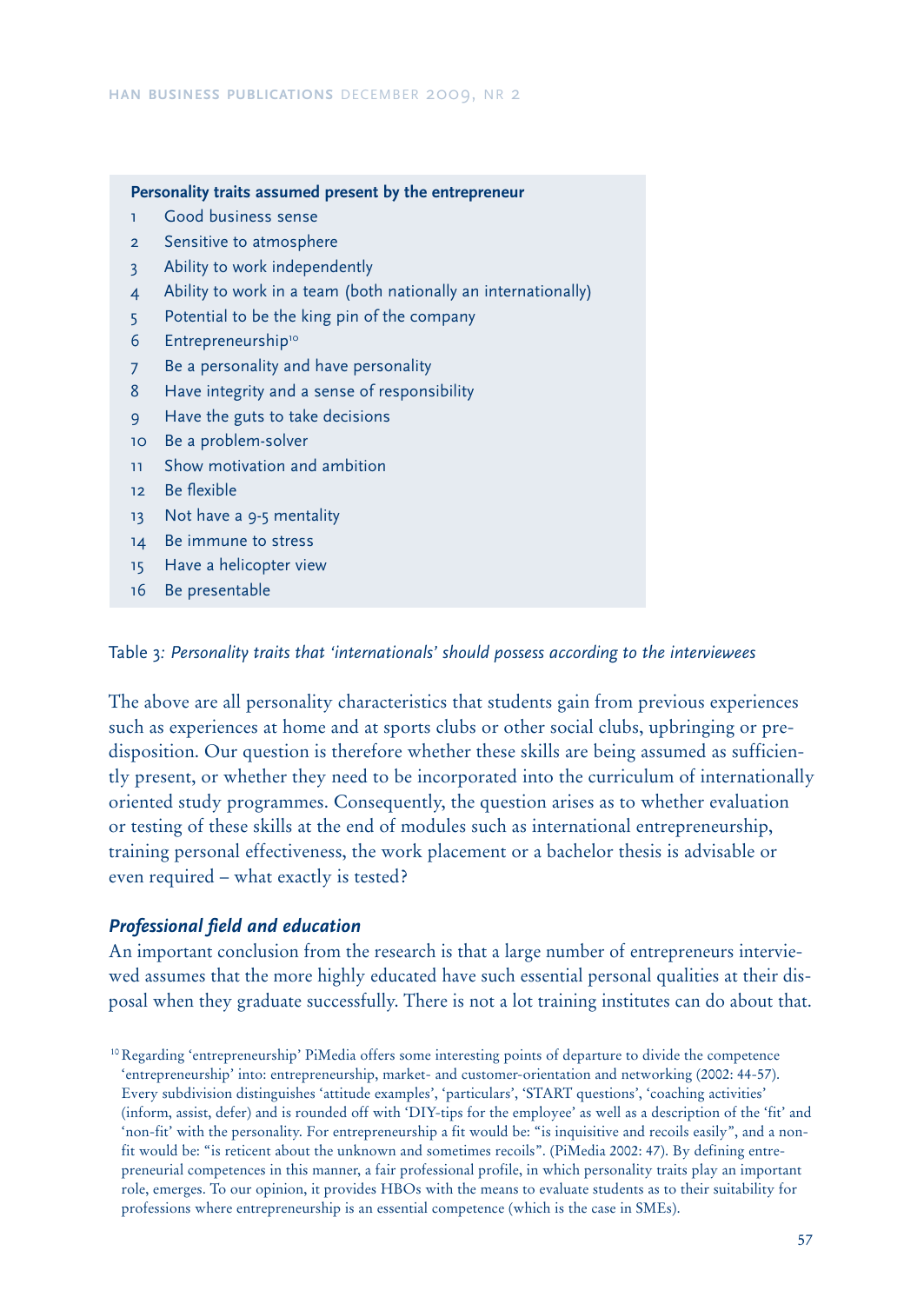The largest problem is that Business Schools can hardly simulate realistic situations and judge the students on their performance in those situations. The first test is often the work placement in year three. However, the emphasis during these work placements is more often than not on a well-defined assignment that does not challenge the creativity of the student . In view of the importance of the work placements for the companies this cannot be expected. The work concerns mostly operational tasks that are executed based on *knowledge*. A student's personality traits can tip the scales to an internship that is successful or to one that is less successful. This could then be stated as part of a review which in turn could serve as input for a final assignment, where more independence and creativity are expected of the student. According to the entrepreneurs, students have to be trained in reflection during their studies. In view of recent developments towards a more demanddriven educational format, this is indeed likely to gain a more prominent position. It can be done for example by having them write and manage a personal development and training plan. The authors feel that there is real progress to be made in this area.

Scoring or measuring personality traits such as decisiveness, appearance, independence and/or teamwork remains a difficult point. These characteristics often depend on the situation and specific tasks that the international employee carries out. Practical reality constitutes an important source for development or even discovery of these characteristics. Nevertheless, education will most probably (continue to) play a marginal role. At the same time, students could be confronted with issues such as working under pressure, working as a team, and the need to increasingly assume responsibilities (for example by being informed of, and judged on, whether or not they join in desired behaviour , as could sometimes be the case, or whether they showing unacceptable behaviour). In our opinion this means that in many cases *a larger input from trade and industry (SMEs) in tasks and assignments that are of an international nature is needed*. More often than not the initiative lies with the teaching staff, while a student should be increasingly confronted with the consequences of his own decisions (i.e. his behaviour). Competence-directed education in conjunction with input from SMEs could have a positive contribution.

## **Conclusion**

Research into "matching the more highly educated with the international professional reality" is a core activity for the Associate Professorship SMEs in International Business (Van Weerden 2005: 21). Entrepreneurs, as future employers of these higher educated as well as educational programmes benefit from this activity. Matching training and practice would appear to state the obvious, however the interviews and the above gathered conclusions indicate that it is not. In what way does business show an interest in professional trainings institutes' plans and actions?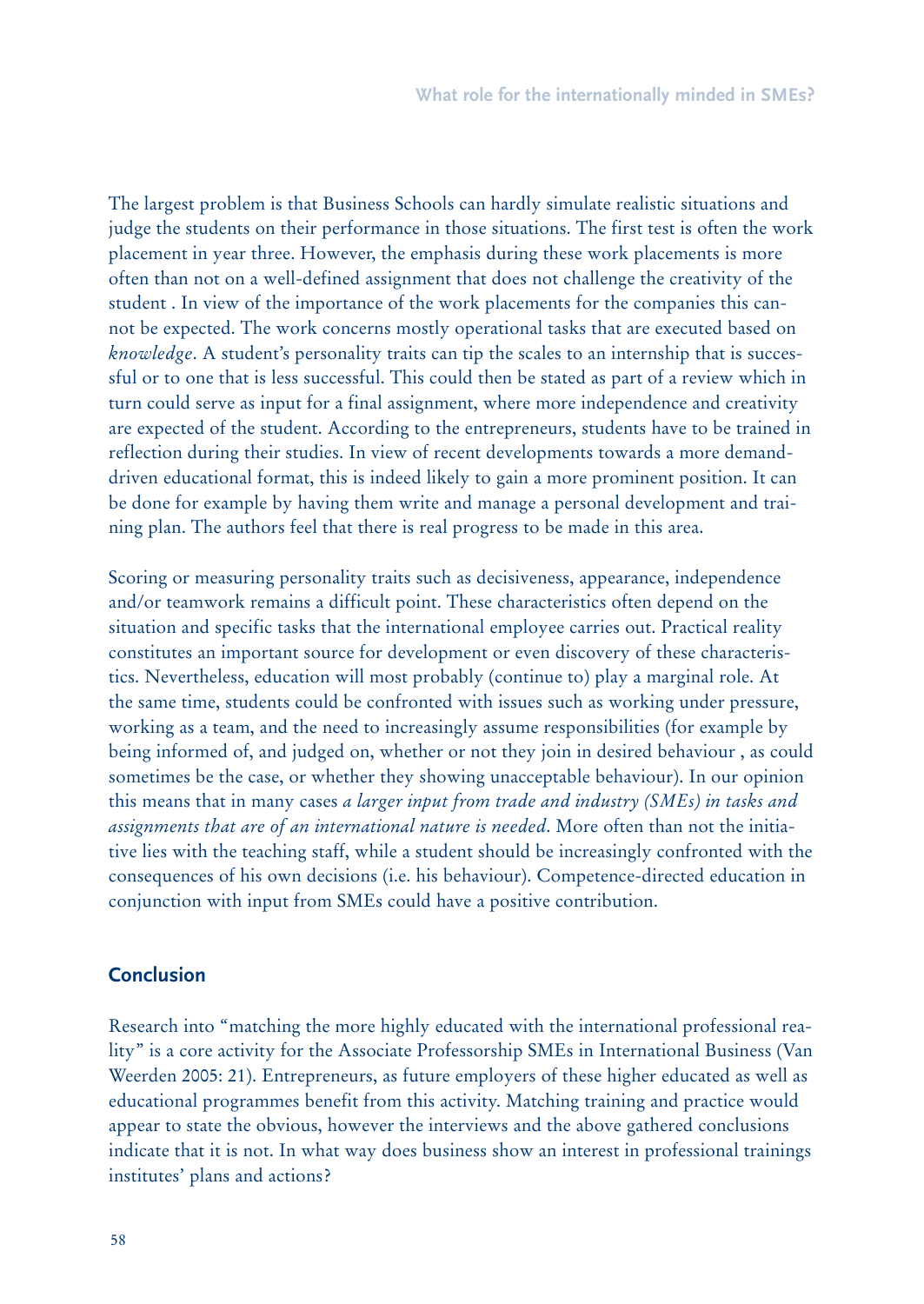To what extent are teachers and their organizations familiar with the developments in trade and industry? Students have their work placements, write their theses commissioned by companies, but the synergy between education and practice remains limited. We have visualized this in the figure below (figure 3). Education should be immersed in practice, but in actual fact there are only occasional connections. The focus should be on the practical reality. The figure below should be turned over vertically so that education returns to the centre of professional reality. If that were to be the case, there is a risk that education becomes too dependent on professional practice, diminishing education's responsibility for training students. For instance, in order for creativity and innovation to develop, it is unwise to take only a professional's wishes into account only. It is important to develop proper creative and innovative force from within the educational institutes.



Figure 3 *Integration of education and practice* 

Perhaps it would be interesting to review competence-directed education by aiming for more intensive integration of vocational education and entrepreneurial reality. It could then be assessed to what extent wishes of SME-entrepreneurs regarding the competences, in particular personality traits or the professional attitude, of their ready-to-start 'internationals' do deserve a place in vocational education. Further research will tell.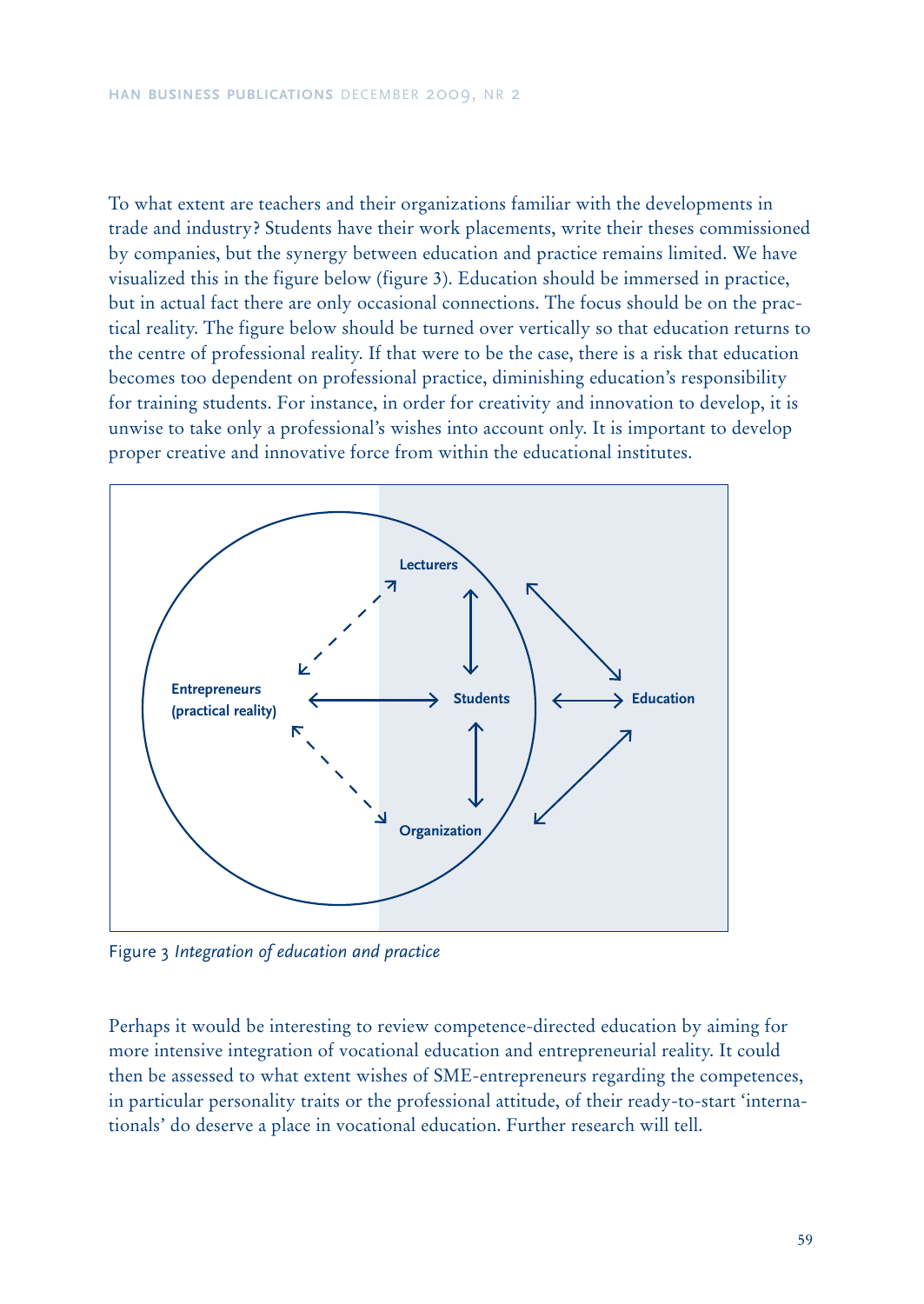# **Literature**

- Boorsma, E.I. de Vries (2004) *De vraag naar hbo'ers bij mkb-bedrijven. Een onderzoek in vijf mkb-branches*. Delft: MKB-Nederland.
- Braaksma, R. (i.s.m. het lectoraat Internationale Handel voor het MKB) (2005) *'Internationals' voor het MKB. Wat moet een HBO-er weten en kunnen voor de internationale beroepspraktijk in het MBK?* Zoetermeer: EIM; Arnhem: HAN.
- Expertisecentrum voor Leren en Opleiden *Eindrapport deelproject studie-loopbaanbegeleiding.* Nijmegen, January 2004.
- PiMedia (2002) *Coachen op gedrag en resultaat. Praktijkgids voor het ontwikkelen van resultaatgericht gedrag*. Utrecht: PiMedia.
- "Van scholen hoor je wekenlang niets". *HAN-Blad* 03 March 2006, 19-21.
- Vermeulen, A. et al (2005) *Brug tussen student en bedrijfsleven*. Utrecht.
- "Wat willen internationale ondernemers?" *HAN-Blad* 1 June 2005, 27-28.
- Weerden, L. van (2005) *The Vital few and the Trivial many: over grenzeloos ondernemen.*  Arnhem: HAN.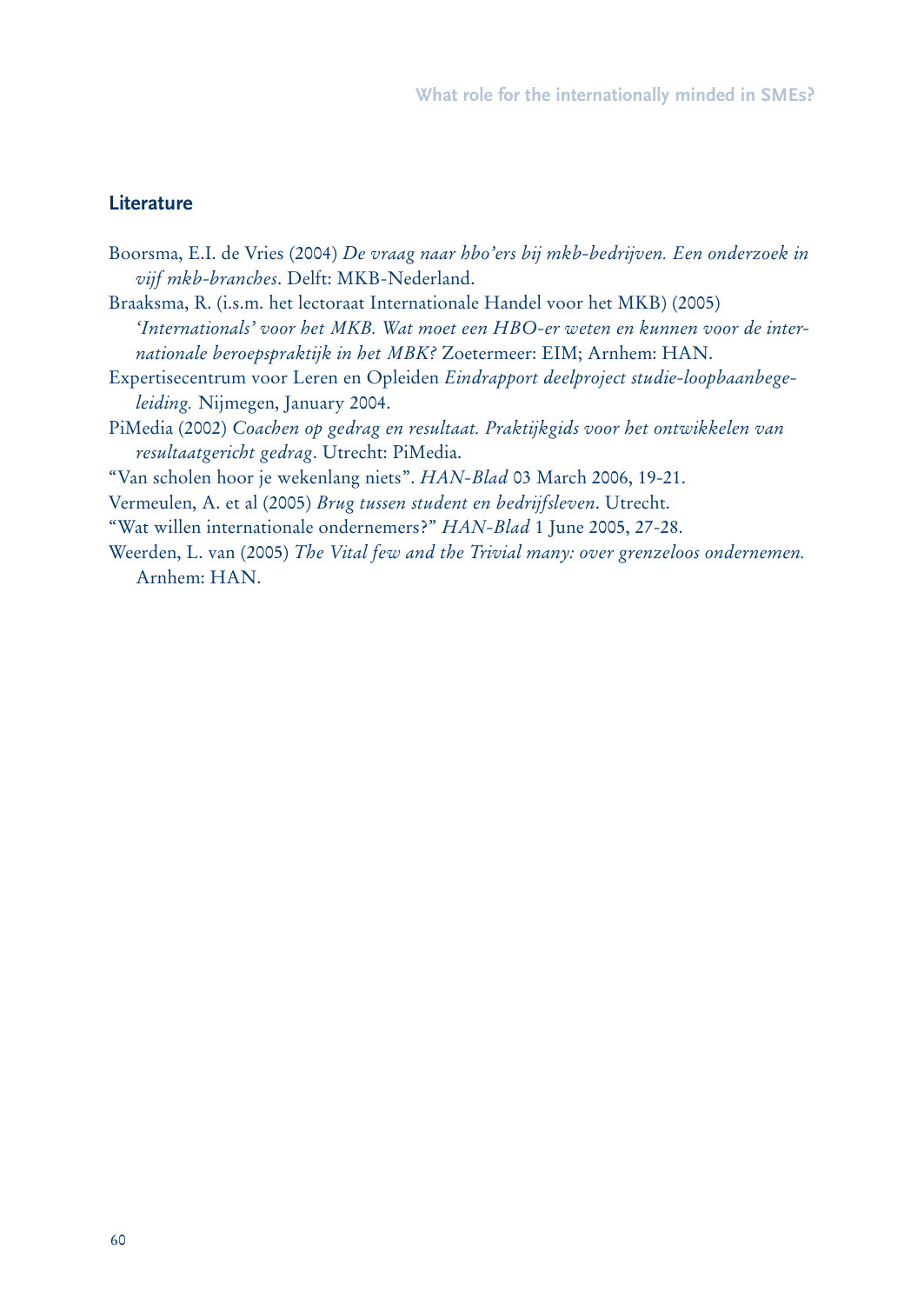# **attachment 1**

# **Checklist**

- 1 briefly ask, or find out through the website what the company's activities are
- 2 what is the nature of your company's foreign activities [*open question; circle answer; then continue. Re. turnover rough indications suffice!; does not need to be split up in turnover by country*]; cf. reporting manual further on

| a            | export                           | > to which countries   | > turnover share (roughly) |
|--------------|----------------------------------|------------------------|----------------------------|
| b            | import                           | > from which countries | > turnover share (roughly) |
| $\mathsf{C}$ | outsourcing abroad               | $>$ which countries    | > turnover share (roughly) |
| d            | production facility abroad       | > in which country?    |                            |
| e            | company-owned sales office(s)    | $>$ in which           |                            |
|              | abroad                           | country/countries?     |                            |
| $\mathsf{f}$ | strategic alliance               | $>$ in which           |                            |
|              | (=informal cooperation) with (a) | country/countries?     |                            |
|              | foreign partner(s)               |                        |                            |
| g            | joint venture with (a)           | $>$ in which           |                            |
|              | foreign partner(s)               | country/countries?     |                            |
|              | h Licensee of foreign licences   |                        |                            |

- 3 what is the expected development of your company's foreign activities in the next three years? [*grow or shrink, considerably or limited, which (new) activities*]
- 4 to what extent are these planned activities? [*probe why: vision for the future*}
- 5 does your company have a special department / dedicated employee(s) for your foreign activities?
- 6 how many Dutch employees have direct relations with your foreign partner(s)?
- 7 which position(s) do(es) the dedicated employee(s) have?
- 8 how many of those employees are higher educated (Business School), and what are their positions?
- 9 name the five most important connotations that you have with the skills you deem essential for a Business School graduate to successfully perform foreign activities for your company [*what must he be capable of /have, in five key-words; probe for exact meaning!*]
- 10 [*if command of language is not mentioned*] how important is a command of foreign languages? [*probe when of lesser importance*]
- 11 [*in case of more than one answer on international activities, select the most important one*] could you give us a short description of the typical activities of this employee in an ordinary working week? [*what specific tasks does the employee perform*]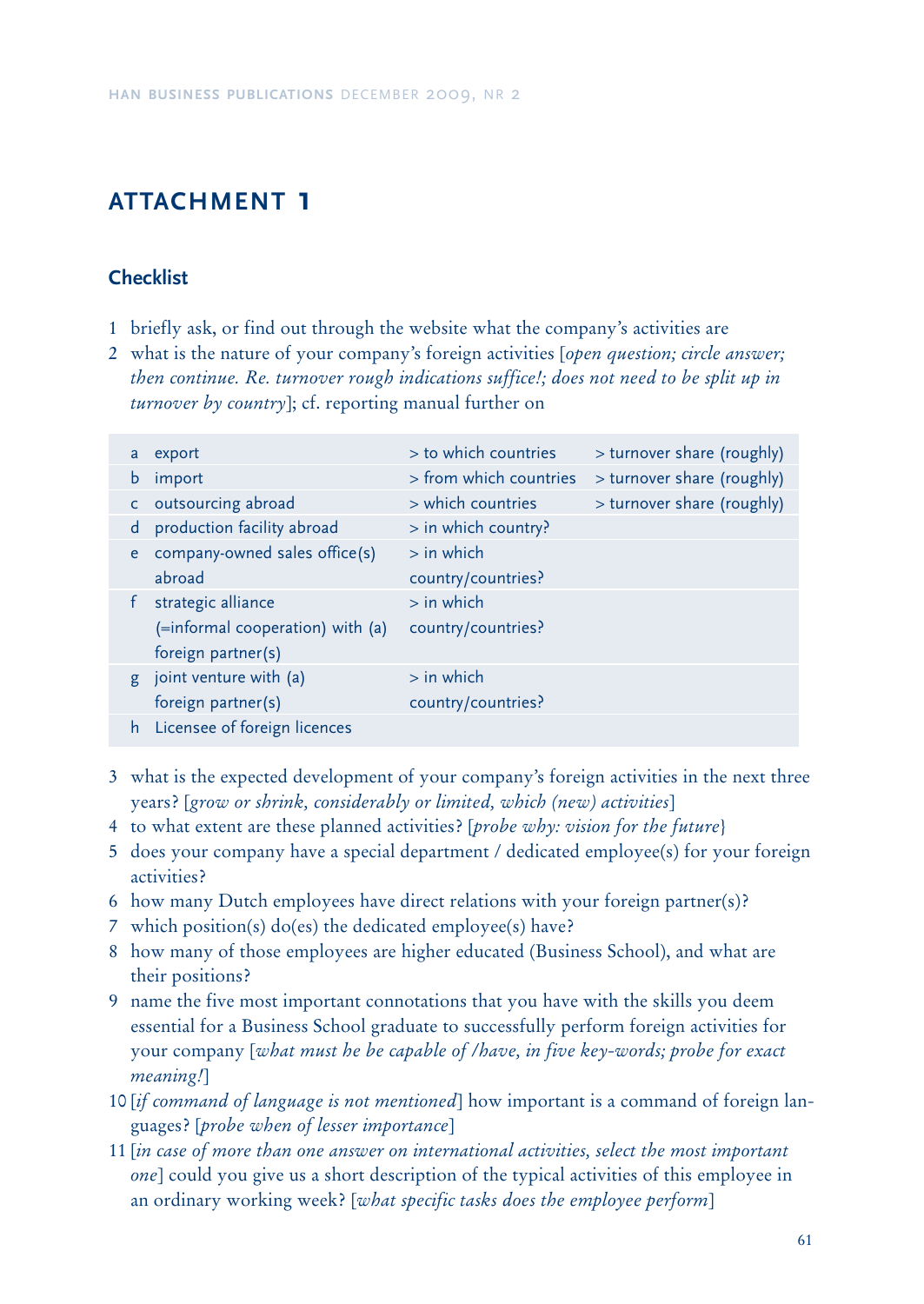12 which output do you expect from this employee (e.g. export orders, business plans for new export activities, letter of credit), or, in other words: what are the performance indicators in order to judge a performance as good or bad?

# **[questions 13 and 14 are crucial questions; therefore, take the time and push the entrepreneur to give some thought to the tasks of educational institutes, even if it is hard!!]**

- 13 which skills do you believe should be taught during a students' training period and are the responsibility of the educational institute? [*probe into entrepreneur's opinion regarding the current situation and possibly find out which elements are underexposed*]
- 14 [if more than three skills are mentioned] if you were having to choose" which three skills would need to be taught regardless? [*probe why, and how in practice; make it as tangible as possible*]

15 will you be making greater demands on your 'internationals' competences? [*probe why*] 16 do you expect to hire (more) Business School graduates in the future? [*probe why*]

# *Put list below to the entrepreneur*

17 how much importance do you attach to skills learned by students during their studies?

Please score the following skills in descending order, i.e.  $1 = \text{most important}, \ldots, 9 = \text{least}$ important

| <b>Skill</b>             |                                                                                                                     | importance<br>(fill in score) |
|--------------------------|---------------------------------------------------------------------------------------------------------------------|-------------------------------|
|                          | execute country analyses and market research                                                                        | #                             |
|                          | draw up marketing plans                                                                                             | #                             |
| $\overline{2}$           | draw up export plan                                                                                                 | #                             |
| $\overline{3}$           | evaluate company's foreign policy                                                                                   | #                             |
| $\overline{\mathcal{A}}$ | execute research into customer satisfaction and company image                                                       | #                             |
| 5                        | international relations management and acquisition                                                                  | #                             |
| 6                        | negotiate with parties abroad on behalf of the company                                                              | #                             |
| $\overline{7}$           | execute SWOT-analyses of the company and suggest adjustments                                                        |                               |
|                          | to foreign policy if necessary                                                                                      | #                             |
| 8                        | assess whether the internal organization is in line with foreign<br>activities and suggest adjustments if necessary | $#$                           |

Please note: every score can only be used once

## 18 Which skill(s) are lacking from this list?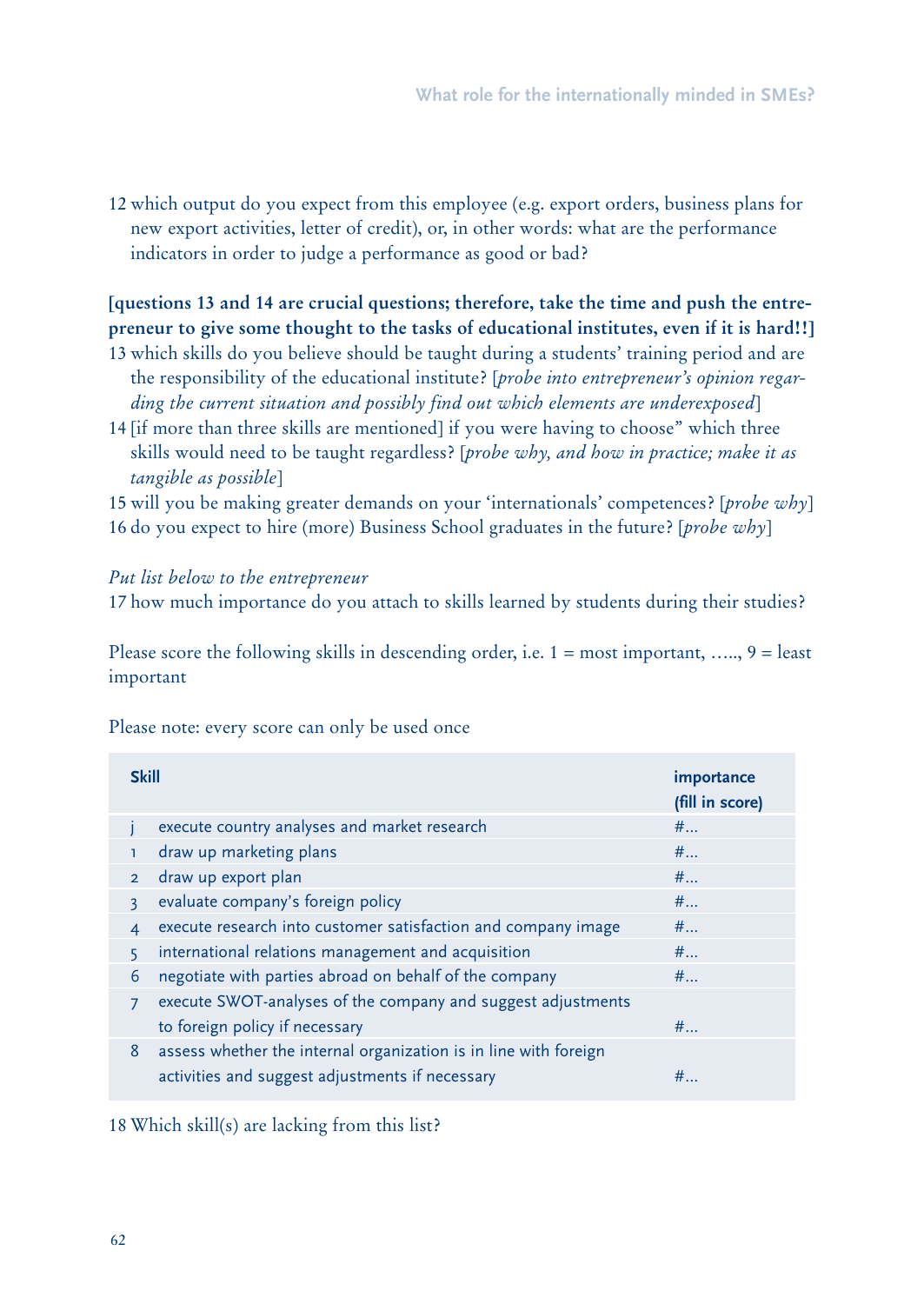# **attachment 2**

## **Generic competences Business Schools**

(*Source*: Prikkelen, Presteren, Profileren; eindrapport van de commissie Accreditatie Hoger Onderwijs; September 2001)

- 1 **Wide professionalization**: means that the student is evidently equipped with actual knowledge in keeping with recent (scientific) know-how, understandings, concepts, research results, as well as with (international) developments in the professional field of interest as defined in the professional profile, with the object of qualifying for:
	- a the independent execution of tasks appropriate for a novice in the profession;
	- b performing within an organization;
	- c the further professionalization of his own profession/performance.
- 2 **Multidisciplinary integration**: the integration of knowledge, insights, attitudes and skills (from various professional disciplines), from a perspective of acting professionally.
- 3 **Scientific application**: the application of available relevant (scientific) insight, theories, concepts and research results to issues graduates will be confronted with during their professional life.
- 4 **Transfer and wide employability**: the application of knowledge, insights and skills in various professional situations.
- 5 **Creativity and complexity in proceedings**: professional issues, the complexity of which is not obvious and to which standard procedures do not apply.
- 6 **Problem-directed operation**: independent definition and analysis of complex problematic professional situations on the basis of relevant knowledge and (theoretical) insights, the development and application of useful (new) strategies to solve the problems and the evaluation of their effectiveness.
- 7 **Methodical and reflective thinking and operating**: setting realistic goals, planning and/or systematic approach to tasks and reflecting on (professional) conduct, based on the collection and analysis of relevant information.
- 8 **Social-communicative capability**: communication to and cooperation with others in a multicultural, international and/or multidisciplinary environment and meeting the demands put to participation in a professional organization.
- 9 **Basic qualification for management positions**: execute simple executive and managerial tasks.
- 10 **Sense of social responsibility**: understanding of, and involvement with ethical, normative and social issues in conjunction with the application of knowledge in the (future) professional environment.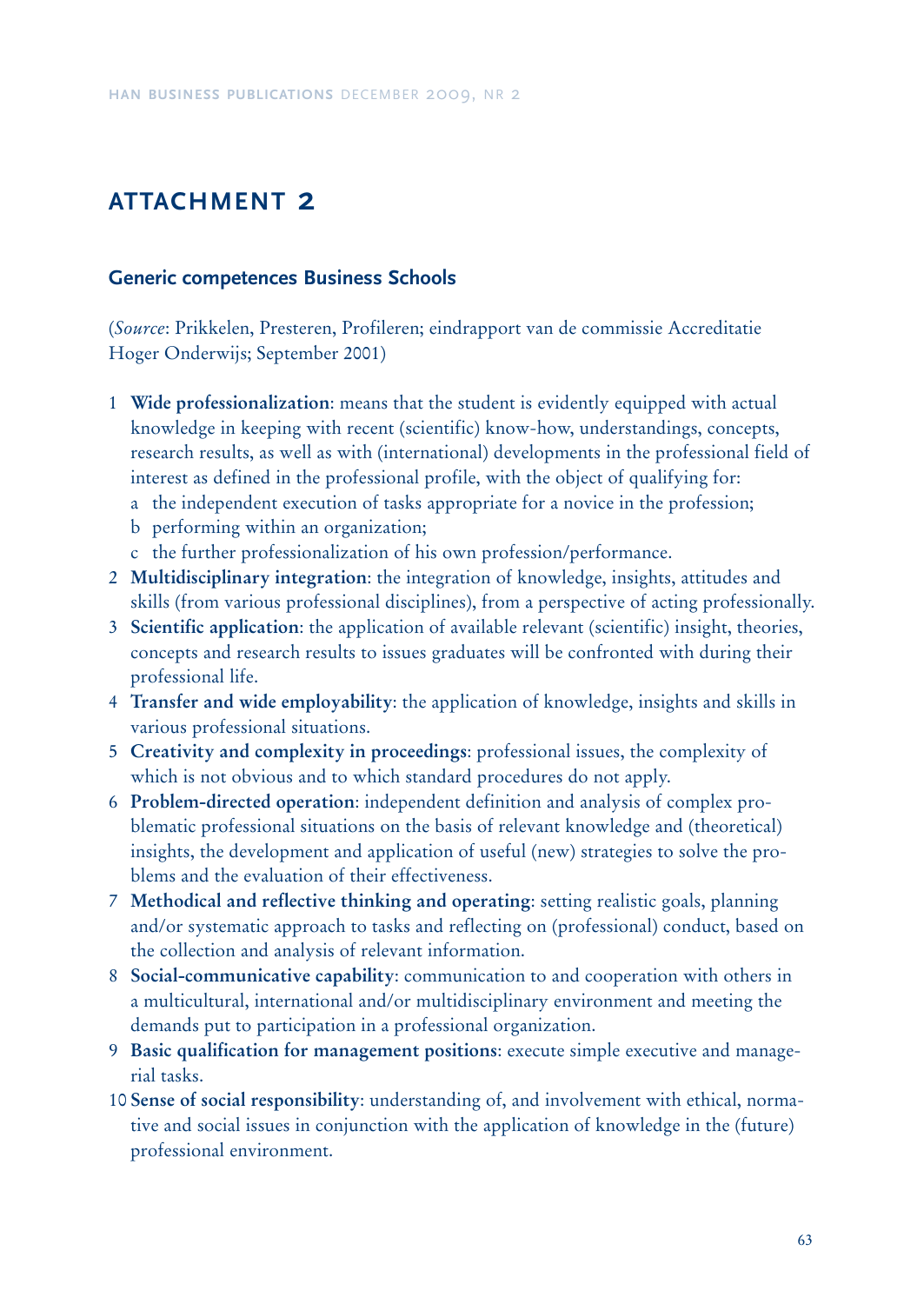# **attachment 3**

#### **Domain-competences Bachelor of Commerce**

## *Short characterization*

This domain applies mainly to areas where the organization touches on specific parts of the outside world, but it can also refer to the primary activity of an organization with specific business objectives: acquires raw materials, materials and capacities from elsewhere that are instrumental to the operation or results and achieves the sales products or services in the market; organizes and manages sales and buying, marketing and negotiations, informative communication concerning products and services; works in an international and national context with a potential appeal to the competence of multilingualism; independent entrepreneurship; trade specific aspects always play a role.

Marketing is used in the widest sense of the word, i.e. market- and consumer driven and with systematically attuned company processes, including commercial processes: marketing management and policy, consumer marketing and business-to-business, market research (including research into quality of use and users, such as ergonomic and sensory aspects).

#### *Domain-competences*

- 1 Initiate and create products and services, independently and doing business.
- 2 Execute, interpret, check and evaluate market research.
- 3 Determine relevant trends and development, strengths and weaknesses of the company and its opportunities and threats on the national and international market, as well as advise on actions to be taken.
- 4 Develop marketing policy within the decided company strategy based on a risk analysis of market opportunities and activities of a locally, nationally or internationally operating company.
- 5 Draw up, execute and adjust plans on the basis of marketing strategy.
- 6 Acquire and manage business relationships for the benefit of sales and services.
- 7 Communicate in various languages, taking into account cultural differences, internal and external, national and international.
- 8 Manage (part of) a company, company processes or a project.